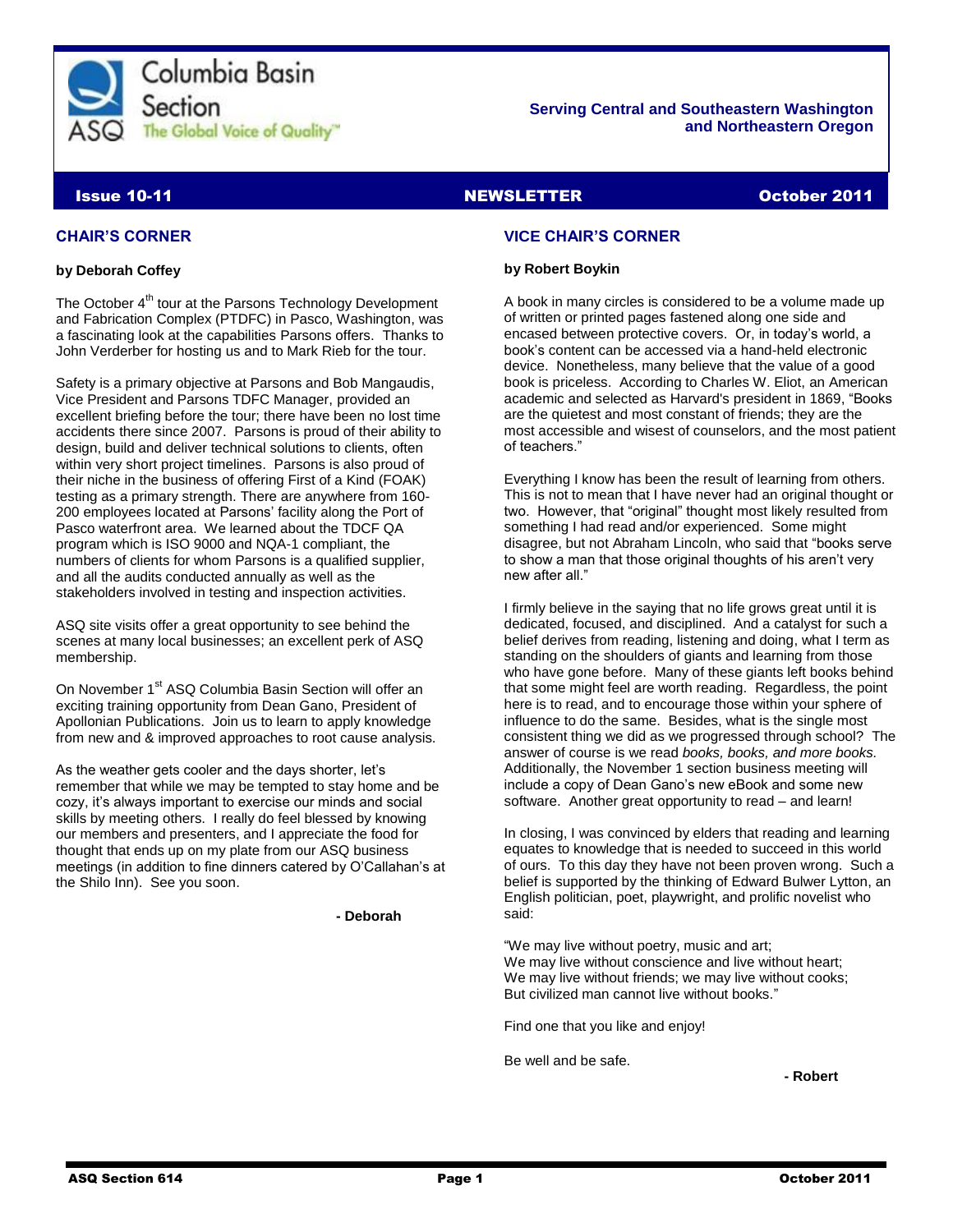

# **November 1, 2011 American Society for Quality Columbia Basin Section 614**



**Tuesday November 1, 2011**

**LOCATION:**  *O'Callahan's/Shilo Inn 50 Comstock Richland, Washington*

*5:30 p.m. - Check in/Networking (no host cocktail service)*

*6:00 p.m. - Buffett Dinner*

*7:00 p.m. - Presentation*

#### *DINNER BUFFET MENU:*

*The Chef and crew at O'Callahan's Restaurant always provide a fine and varied buffet dinner for us at the Shilo Inn. The buffet usually includes two entree choices, plus accompanying vegetable, a number of tasty salads, and a vegetable and/or fruit tray.* 

*Your choice of coffee, tea or decaf is included with dinner. And don't forget to save room for dessert!* 

#### *Cost:*

*\$17 ASQ members \$20 non members \$5 presentation only*

#### *Reservations are requested by October 27. E-mail*

[dscoffey01@aol.com](mailto:dscoffey01@aol.com) *with your name, phone number, company affiliation, and type of reservation, or call Deborah at 375-5011.*

*Note: All no shows will be billed unless cancelled 48 hours in advance.* 

*For more information about our ASQ section and other upcoming events:* [www.asq614.org/](http://www.asq614.org/)

# **"Root Cause Analysis – New & Improved"**

## **Dean Gano President, Apollonian Publications**

The success of every organization is dependent upon the quality of people and the strategies they use to accomplish their goals. Of the many strategies we use, perhaps the most important strategy needed for success is an effective problem-solving process.

While some people are naturally good at critical thinking and problem-solving, it is not a common individual trait, but more disturbingly it is not encouraged or fostered in most organizations. In his landmark book, *How the Mighty Fall*, Jim Collins identifies lack of understanding the causes of success as one of the main factors in the failure of great companies. The general consensus is that problem-solving is limited to the subject matter and cannot be taught or learned as a subject unto itself.

After teaching a principle-based problem-solving process to over 2,000 companies in seven major languages throughout the world for the past 20+ years, Dean Gano's organization, Apollonian Publications, has never found an organization with an effective problem-solving culture. In an effort to understand the causes of this condition, in 2009 they performed an extensive root cause analysis based on their experiences and input from their clients. As a result of this analysis, they addressed the most significant causes and created a comprehensive plan to help organizations easily encourage employees to learn what effective problem-solving is and to make it part of their culture. While it may be several years before it is known if these solutions will cause a cultural change, the preliminary feedback is very promising.

Dean's presentation will provide a brief overview of why companies are ineffective at creating a successful problem-solving culture and share the easily deployed solutions, to include a copy of his new eBook and some new software.



*About the Speaker: Dean L. Gano, owner of Apollonian Publications, has over 30 years of experience in process industries. As the creator of the RealityCharting process (and author of a new book by the same name), his message is taught in seven different languages on four continents. Now semi-retired, Dean continues to investigate new ways to improve the problemsolving process. He created an intuitive software program, RealityCharting, which may revolutionize the way we communicate and solve problems. Dean holds a BS degree in Mechanical Engineering and General Science, and is a former certified nuclear reactor operator and Viet Nam Veteran. He is a member of ASQ and the American Society of Safety Engineers. As a published author and student of the human condition he has a great deal of knowledge to share with us.*